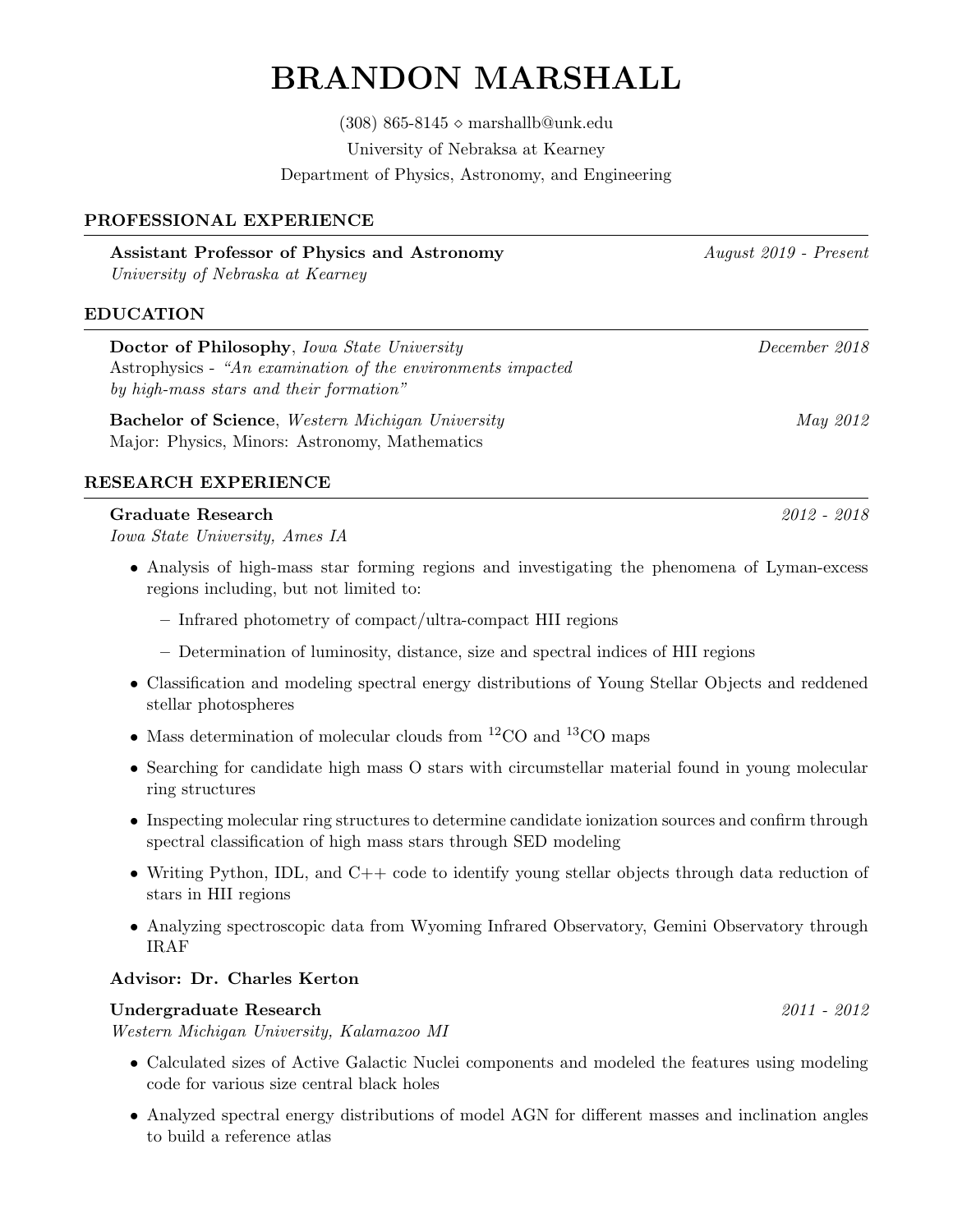# PUBLICATIONS AND PROFESSIONAL PRESENTATIONS

B. Marshall, C. R. Kerton, "Triggered Star Formation in a Cometary Atomic/Molecular Cloud in the Cep OB3 Association", MNRAS, vol. 489, pp. 4809−4816, Nov. 2019

B. Marshall, S.-j. Kang, C. R. Kerton, Y. Kim, M. Choi, and M. Kang, "High-resolution Observations of the Molecular Clouds Associated with the Huge H II Region CTB 102", ApJ, vol. 876, p. 45, May 2019.

B. Marshall and C. R. Kerton, "The Long-lived Double-peaked H Emission of VES735: A Herbig Oe Star?", Research Notes of the American Astronomical Society, vol. 2,p. 221, Dec. 2018.

B. Marshall and C. R. Kerton, "A Refined Sample of Lyman Excess H II Regions", MNRAS, vol. 478, pp. 5579−5590 , Aug 2018.

B. Marshall and M. Bautista, "The Ideal AGN Atlas of AGN Theoretical Images and Spectra," in American Astronomical Society Meeting Abstracts 219, vol. 219 of American Astronomical Society Meeting Abstracts, p. 435.11, Jan. 2012.

# TECHNICAL STRENGTHS

### Current Research

- Data reduction through Python, C++, and IDL coding
- Data cube analysis via Karma packages
- Reduction and analysis of spectra using IRAF
- Data anaylsis and plotting using Python and iPython
	- Spectral Energy Distribution Fitting
	- Identification of young stellar object classification
- Calculating photometry and coordinate systems of stars using DS9, Photvis, Kvis, Koords
- Coding with LaTex, Overleaf
- Creating astronomical image mosaic using Montage

# Previous Experiences Working Knowledge

- Coding in C++, AWK, and mathematical computation using Mathematica
- Analysis of Herschel astronomical data using HIPE
- Creating spectral energy distributions and AGN modeling using Shape It software

# TEACHING EXPERIENCE

Astronomy 2020 - Present

University of Nebraska - Kearney

- PHYS 210 "Astronomy"
	- Lecture instructor for introductory astronomy for non-science majors covering topics including motions in the sky, the solar system, stars, galaxies.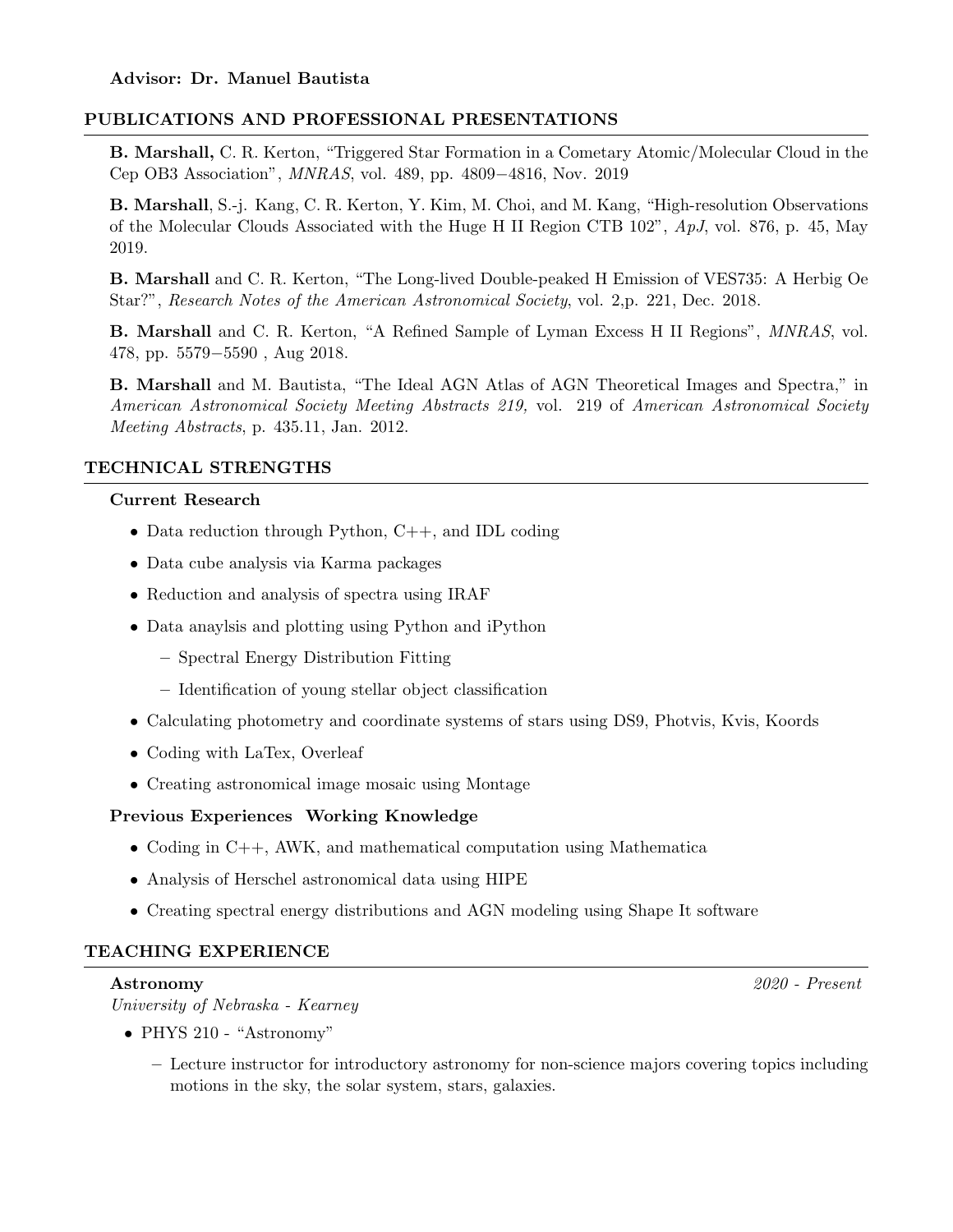# Iowa State University

- ASTRO 102/103 "North Star Astronomy / Evening Star Astronomy"
	- Online course grader and main contact point for introductory astronomy.
- ASTRO 120 "Sky and Solar System"
	- Recitation instructor for introductory astronomy for non-science majors.
- ASTRO 125L "The Sky and the Solar System Laboratory"
	- Recitation instructor for introductory astronomy for non-science majors.
- ASTRO 150 "Stars, Galaxies, and Cosmology"
	- Recitation Instructor for introductory astronomy for non-science majors.
- ASTRO 344L "Astronomy Laboratory"
	- Teaching assistant for junior level astronomy class focusing on telescope observation and data analysis.

University of Nebraska - Kearney

- PHYS 100/100L "Physical Science"/"Physical Science Laboratory"
	- Lecture and laboratory instructor for non-science major course covering introductory mechanics, EM, optics, chemistry, and astronomy.
- PHYS 205L "General Physics I Laboratory"
	- Laboratory instructor for science major course covering first-semester algebra based physics topics.
- PHYS 206 "General Physics II"
	- Lecture instructor for science major course covering second-semester algebra based physics topics.

# Iowa State University

- PHYS 111 "General Physics I"
	- Recitation and instructor for non-calculus based physics.
- PHYS 221- "Introduction to Classical Physics I"'
	- Recitation and lab instructor for calculus based physics.
- PHYS 222 "Introduction to Classical Physics II"
	- Recitation and lab instructor for calculus based physics.
- PHYS 241 "Principles and Symmetries in Classical Physics I"
	- Flipped classroom with lead professor by creating and finding resources and demonstrations

# OUTREACH

# University of Nebraska - Kearney Planetarium Volunteer 2019 - Present

Plan and present planetarium shows to public audiences, future science majors and classes on school trips.

# 2012 - 2018

Physics 2019 - Present

2014 - 2018